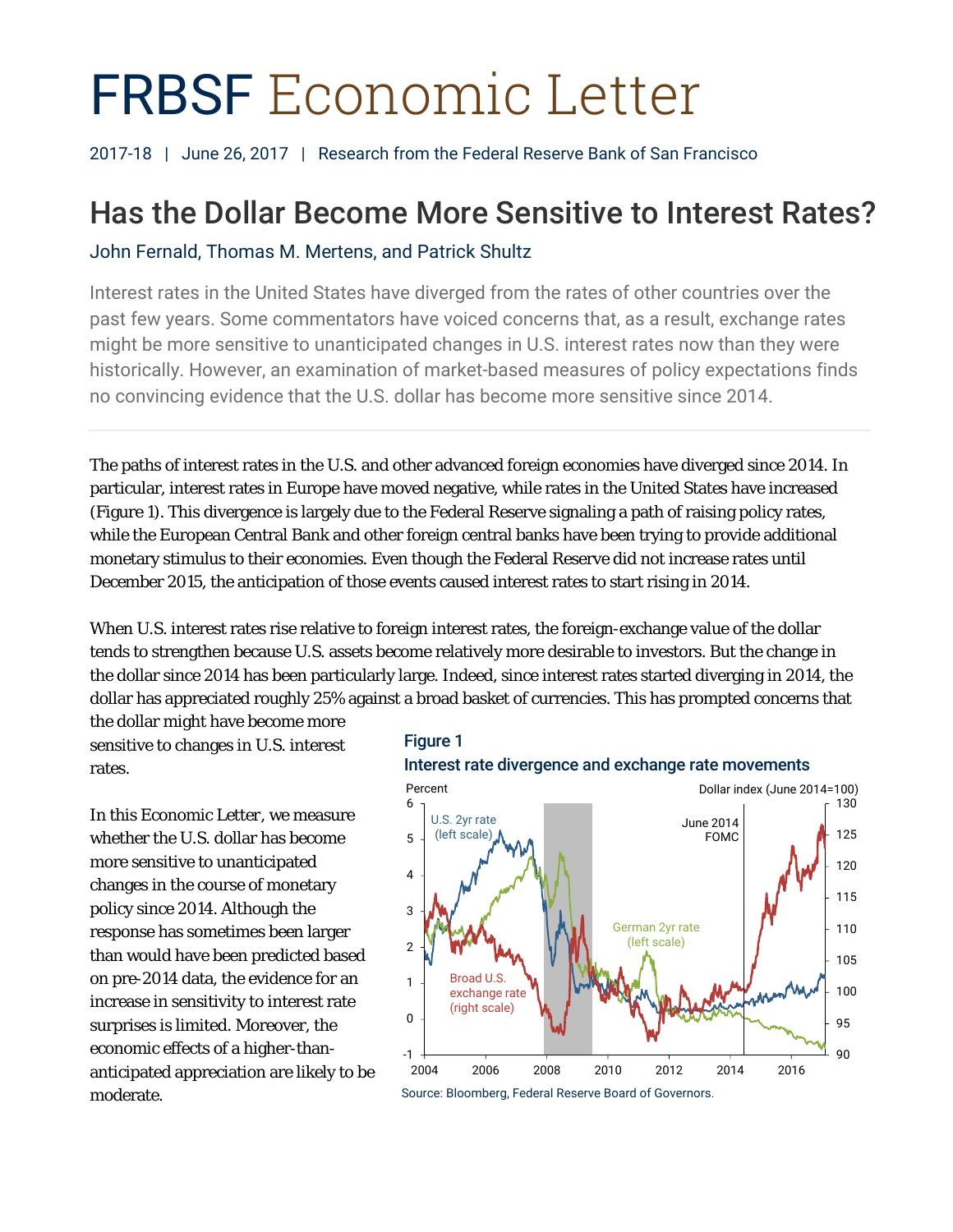# Has the U.S. dollar increased in sensitivity to federal funds rate surprises?

Previous research has found that economic theory provides a poor guide for how much the dollar exchange rate will respond to changes in interest rates. Therefore, we examine the relationship empirically. In particular, we focus on monetary policy surprises because *expected* changes in interest rates should have little effect on exchange rates. For example, suppose that on a particular day, the Federal Open Market Committee (FOMC) is expected to change its federal funds rate target and, in fact, it does. If investors knew that the dollar would appreciate following that change, then they would buy dollars beforehand—bidding up its value. On the flip side, if they knew it would depreciate, they would sell dollars, pushing down its value. Exchange markets can only be in balance when the exchange rate does not respond to an anticipated change in interest rates.

To measure monetary policy surprises, we follow Gürkaynak, Sack, and Swanson (2005) by using changes in federal funds futures prices on Federal Open Market Committee (FOMC) announcement days. These futures prices embed expectations about future U.S. interest rates, which in turn influence exchange rates. To understand how this works, suppose that market expectations of future interest rates go up after an FOMC announcement. That surprise policy tightening is likely to lead to an unanticipated appreciation of the dollar, since dollar-denominated assets now offer higher yields than markets had previously expected. We focus only on FOMC announcement days because the announcement is likely to be the main driving factor of changes in interest rate expectations and the dollar on those days.

Figure 2 shows changes of the dollar relative to changes in what markets expect the federal funds rate will be two years in the future, as measured by the rate implied by federal funds futures contracts. The figure

shows the relationship separately using data before and after June 2014. The horizontal axis shows the unanticipated change in that 24-month-ahead expected federal funds rate as measured on FOMC announcement days. The change is measured in basis points, or hundredths of a percentage point. The vertical axis shows the percent change of the value of the dollar on those days.

As shown by the slope of the red line, a 100 basis point surprise before June 2014 implied, on average, about a 2.5% appreciation of the dollar. The blue line shows that since June 2014 the





response of the dollar to a 100 basis point increase has tended to be larger, approximately 5% on average. However, the dots corresponding to particular announcements are often very far from the fitted line, suggesting that the relationship is not particularly precise. Indeed, the shaded areas represent statistical 95% confidence intervals around our estimates. Their overlap demonstrates that the additional 2.5% appreciation is not statistically significant.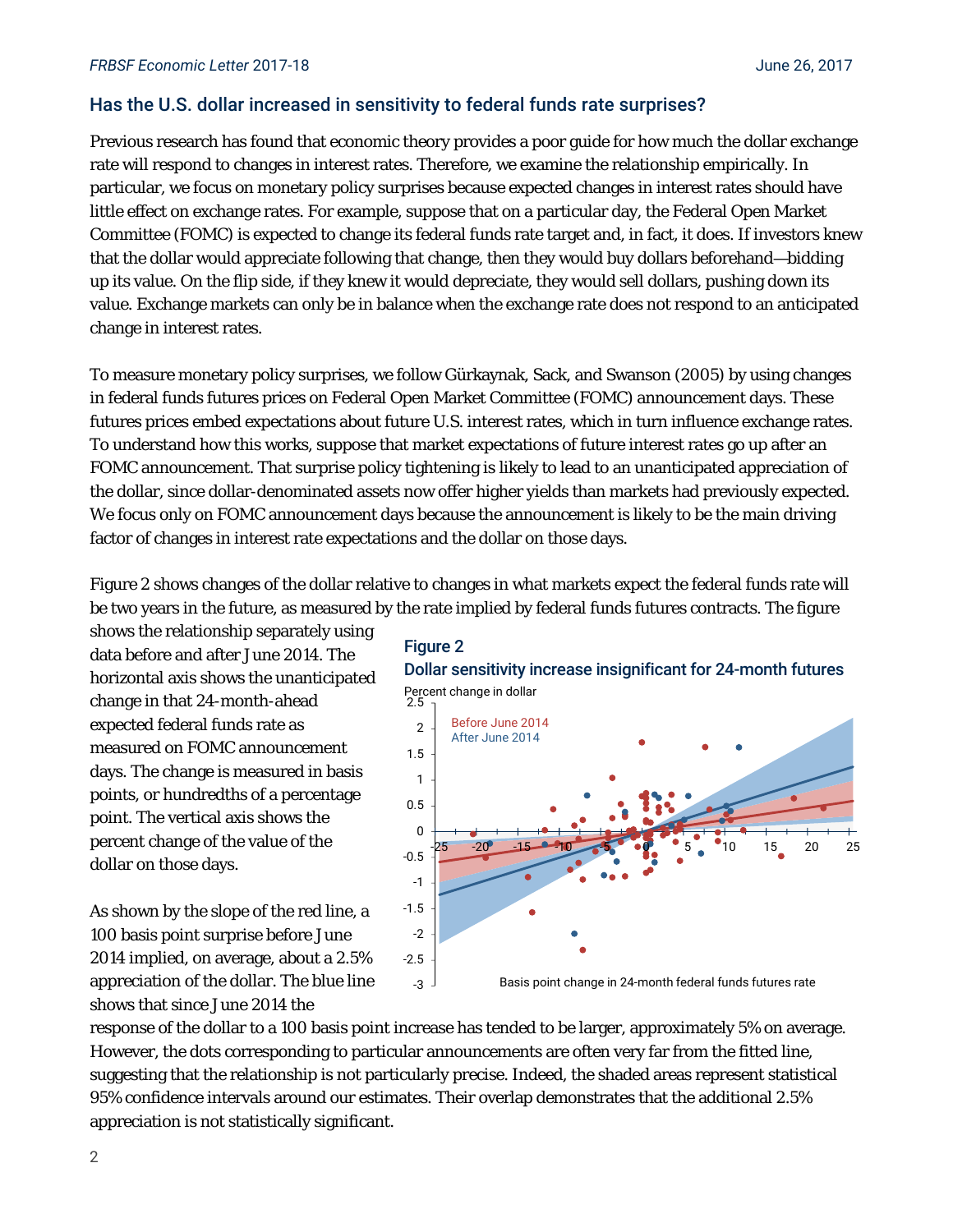# News about the short rate versus path of monetary policy

We perform the same estimation for futures prices for maturities shorter than 24 months (not shown). We find that the measured sensitivity of the U.S. dollar depends on the maturity of the fed funds future. While measures of dollar sensitivity at shorter horizons are very large in recent samples, the sensitivity for longer maturities is much more in line with traditional estimates.

We consider the longer horizon estimates, such as those in Figure 2, as more informative since changes at the short end can be misleading. Recently, markets have rarely been surprised about what the federal funds rate will be over the near future, so near-term surprises have been at most a few basis points and often zero. However, FOMC announcements have included news about the *path* of monetary policy, which is captured in longer-horizon futures. For example, if FOMC announcements lead markets to expect a faster pace of rate increases next year, then the longer-horizon futures would capture that but shorter-horizon futures prices might not.

In the data, the small movements in near-term federal funds futures happened to coincide with larger surprises about the future path of policy—say, two years out—which were responsible for the move in the dollar. Thus, measures based on very short-term fed funds futures would erroneously indicate heightened interest sensitivity of the dollar even if no change had taken place.

Our findings that measuring policy path surprises gives a more reliable picture of interest sensitivities is in line with previous work by Glick and Leduc (2015) as well as Swanson and Williams (2014) and Pyle and Williams (2016).

While we cannot rule out that the dollar has become more sensitive to policy surprises, the case for these changes is statistically insignificant and generally weak. It is important to note that this does not imply that the dollar will *not* appreciate if there are upward surprises in the path of the fed funds rate. Rather, it implies that the dollar is likely to appreciate at a rate in line with historical estimates of the sensitivity of the dollar to interest rates.

## Foreign central bank reactions

We might have expected a larger response in the recent period, since the interest rate sensitivity of the dollar also depends on reactions of foreign central banks to U.S. monetary policy changes. Ordinarily, interest rate policies are similar across advanced economies. Indeed, a surprise tightening by the Federal Reserve might lead markets to expect other central banks to tighten as well. That is, markets may expect the spread between U.S. and foreign rates to remain constant, which would not cause the dollar to appreciate through the mechanism described above. However, some foreign central banks currently appear constrained in their ability to cut interest rates as much as macroeconomic conditions demand. Hence, moves by the Federal Reserve might not be met by moves in foreign interest rates, leading to a divergence in the policy rates across countries. As a result, the dollar might appreciate more than in the past.

Figure 3 examines whether this is indeed the case. The figure shows rolling estimates of the sensitivity of foreign interest rates to surprises in U.S. interest rates, estimated on FOMC announcement days over a two-year window. As before, the measure of U.S. interest rate surprises is the daily change in the implied fed funds rate two years in the future. The dependent variable is the corresponding daily change in foreign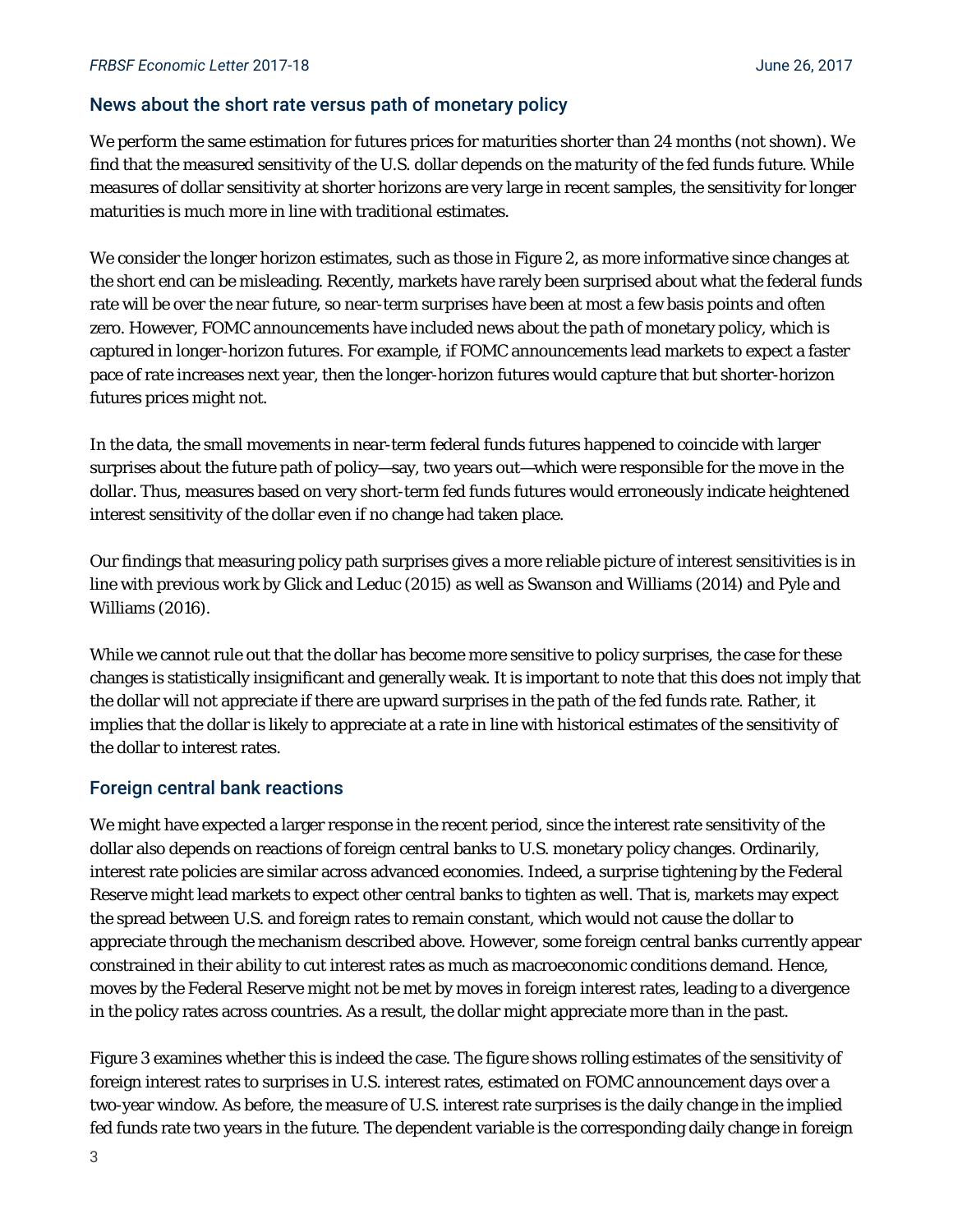#### *FRBSF Economic Letter* 2017-18 June 26, 2017

one-month rates two years forward, either for a trade-weighted average for advanced foreign economies or for a particular region. Therefore, it shows a test of whether or not foreign central banks are in fact constrained in their ability to respond to changes in U.S. monetary policy. We measure foreign interest rates using the overnight index swap (OIS) two years ahead.

Based on the intuition provided earlier, we expect interest rate spreads to increase as central bank policy paths diverge. However, as shown in Figure 3, sensitivities of some advanced foreign economies have decreased, for example Europe, while others have

# Figure 3 Foreign interest rate responses to U.S. rate surprises





increased, for example Canada. On average, we find that foreign rate sensitivities have been stable from 2011 to 2015. Hence, we reject the hypothesis that foreign central banks, on average, have faced constraints that limited their ability to respond to the Federal Reserve, and thus caused the dollar to appreciate.

#### Quantitative importance

Since we cannot rule out an increase in sensitivity of the dollar, we consider what the drag on the economy would be if the sensitivity had indeed increased substantially. Most likely, it would be a modest headwind for the U.S. economy over the next few years.

For example, as of mid-June, 2017, fed funds futures imply a funds rate of a little over 1½ percent in 24 months. Suppose markets quickly reassessed their view upward by 100 basis points. Figure 3 implies only about 80 basis points of that is likely to pass through to interest rate spreads, since foreign interest rates would be expected to rise about 20 basis points. If the extra sensitivity relative to pre-2014 values were 5 percentage points—twice as large as even the point estimate using post-2014 data—then the dollar would appreciate about 4% more than it otherwise would. The Federal Reserve's widely used FRB/US model suggests that a 4% appreciation might, on its own, slow growth by a little under  $\frac{1}{4}$  percentage point in each of the next two years, while lowering inflation by perhaps 5 to 10 basis points each year.

Our analysis suggests that this is a downside risk, rather than the expected outcome. One could create scenarios, such as turbulence in emerging market finances, where the effects would be even larger. However, if the exchange rate were to appreciate substantially more than expected in response to initial funds rate surprises, the path of monetary policy could adjust as warranted.

## Conclusion

Even though there are concerns over how the exchange rate will respond to further monetary tightening, it is difficult to make a compelling case that the U.S. dollar has become more sensitive to news about short-